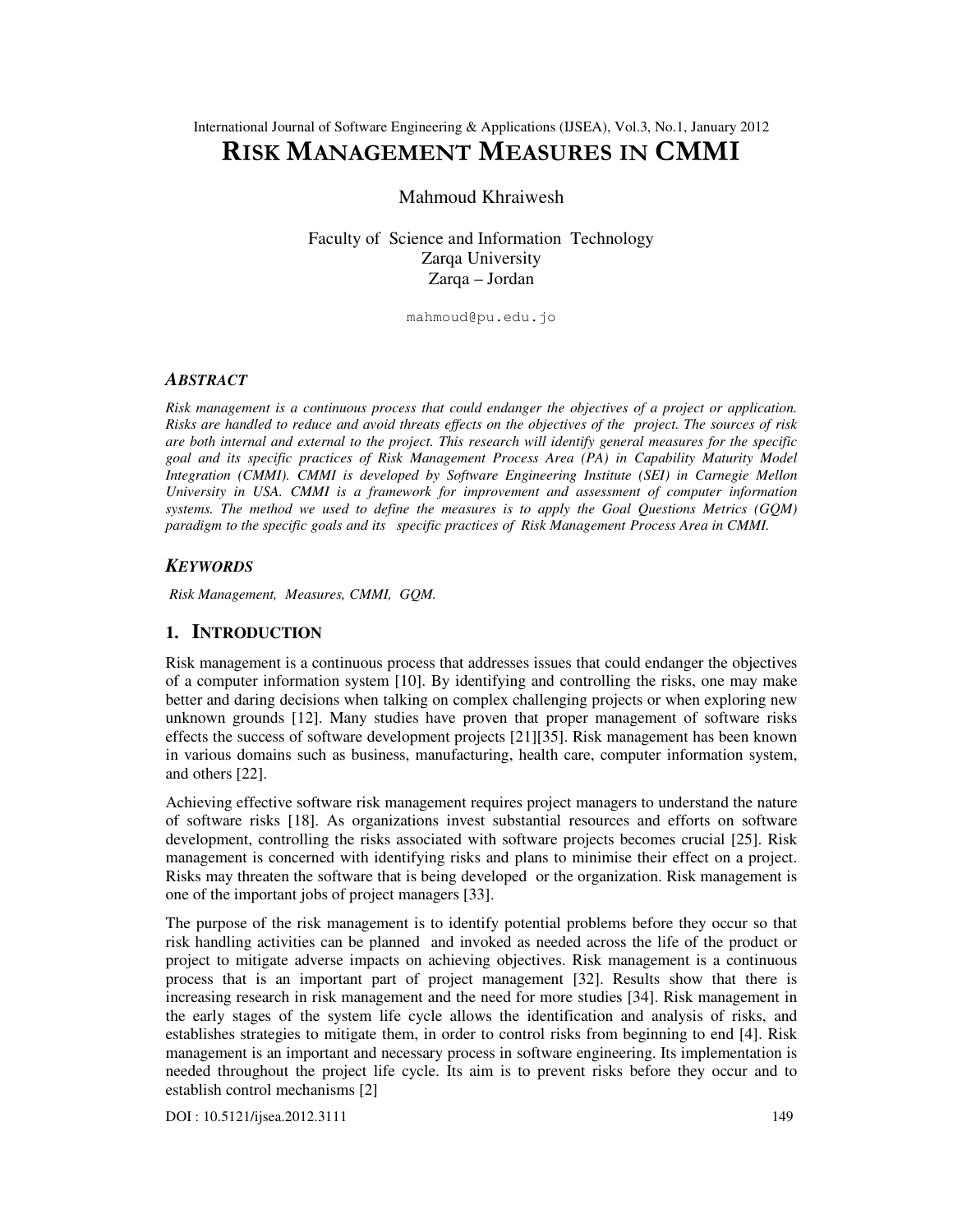Measurement is the heart of risk management, without measurement it would be impossible to identify, assess and mitigate risks. Measurement is a valuable software management support tool [24]. Measurement is the key to effective process management. Measurement is a mechanism for characterizing, evaluating, and predicting software processes and products [5]. The way to improve a process is to measure specific attributes of the process, develop a set of metrics based on these attributes, and use the metrics to provide indicators that lead to strategy for improvement. Software measurement plays important role in understanding and controlling software processes and products [23].

Measurement is the process by which numbers or symbols are assigned to attributes of entities in the real world in such a way as to characterize the attributes by clearly defined rules (and scales) [15]. Measurement is important for three activities: understanding, control and improvement [14]. Reasons for measuring are: to assess achievement of goals, to determine progress with respect to plans, to gain understanding of processes, products, and environments, to make baselines for comparisons with future assessments and track improvement [29]. The measurement objective is to monitor software process performance [28].

Software measurement is in a phase in which terminology, principles and methods are being defined. We should not expect to define quantitative laws that are generally valid and applicable, and have the same accuracy as the laws of physics, for instance. The identification of universally valid and applicable measures may be an ideal, long term research goal, which cannot be achieved in the near future [9]. Software engineering is not grounded in the quantitative laws of physics. Direct measure such as mass, velocity, or temperature, are uncommon in the software engineering. Because software metrics are often indirect and open to debate [31]. There is no agreed-upon metrics validation framework [19]. The goal of software metrics is to improve the software process [13].

In the mid-1980s, the SEI initiated a study for assessing the capabilities of software contractors. The outcome of this study was the Software Capability Maturity Model for Software (SW-CMM) [30]. The Software CMM was followed by other models, including the People Capability Maturity Model (P- CMM) [11]. Organizations from industry, government, and the Software Engineering Institute (SEI) joined to develop the CMMI framework, a set of integrated CMMI models. Two kinds of materials are contained in the CMMI model [1]:

- 1. Materials to help you evaluate the contents of processes information that is essential to technical and managerial activities.
- 2. Materials to help you improve process performance information that is used to increase the capability of organization's activities.

Through the process of adopting CMMI, we expect to attain the following objectives: 1) improve project management capability; 2) enhance product quality; 3) increase productivity and cost down; 4) improve the capability of predicting the project budget and schedule; 5) increase customer satisfaction [26]. The reward of adoption of CMMI is the software process improvement and the product quality enhancement. It also defines a common language and a uniform standard for staff members in daily tasks, and provides quantitative indicators for work performance and consolidates management [26].

CMMI model is quite comprehensive. It covers several bodies of knowledge and defined many process areas, specific and generic goals, specific and generic practices, and a lot of typical work products. CMMI should be used to improve processes, increase productivity, and raise competitiveness in the organization [36].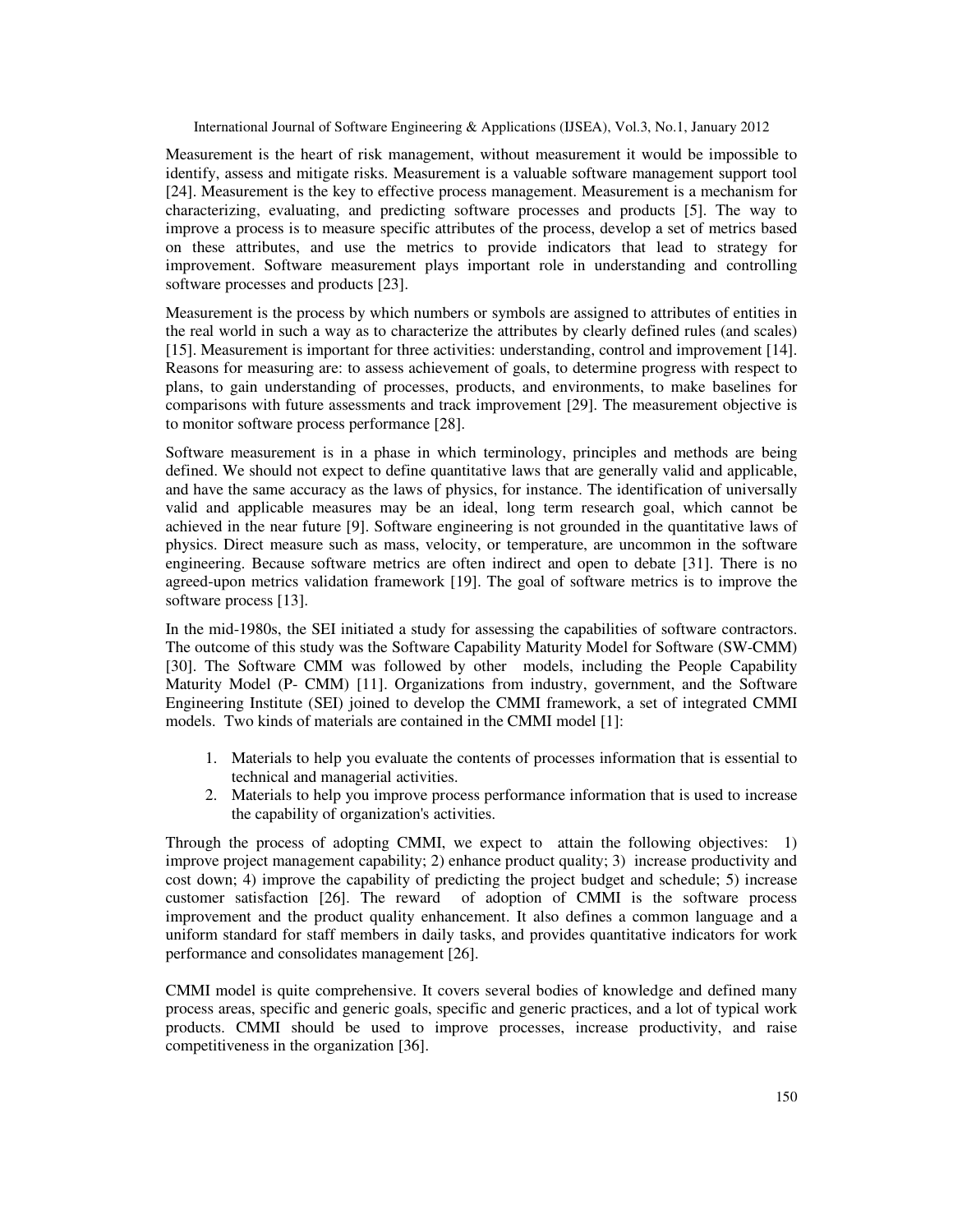International Journal of Software Engineering & Applications (IJSEA), Vol.3, No.1, January 2012 In CMMI-SW in each process area, there are one or more specific goals with specific practices and generic goals with generic practices. A specific goal applies to a process area and addresses the characteristics that describe what must be done to satisfy the process area. A specific practice is an activity that is considered important in achieving the associated specific goal. CMMI recognizes that a specific practice is the goal rather than the way that goal is reached [33].

The Goal/Question/Metric (GQM) paradigm to process and metrics was developed by Basili and Weiss [7] as a technique for identifying meaningful metrics for any part of the software process. GQM has proven to be effective approach to selecting and implementing metrics.

This paper defines a general measure for the three specific goals and its seven specific practices of Risk Management which is one of the PA in level 3 in CMMI-SW (Staged Representation) model. Measures will be compatible with the specific practices associated with each specific goal of Risk Management PA. The measures will be defined by applying Goal Question Metrics (GQM) paradigm to the specific goal and its specific practices of Risk Management PA. The defined measures will help us in controlling and evaluating the software processes and products.

The remainder of the paper is organized as follows: section 2 describes related work in software measurement for the CMMI, section 3 presents an overview of the CMMI, section 4 presents an overview of the GQM, section 5 describes the applying of the GQM to the CMMI, section 6 describes the validity and reliability of the defined measures, and section 7 presents conclusions.

# **2. RELATED WORK**

Many software measures activities have been proposed in the literature, some of them are [8] [17] [20] [27] [30]. The most related to our work are [8] [30] and [27]. Baumert and McWhinney [8] define a set of indicators that are compatible with the measurement practices (one of the common features) described in the Capability Maturity Model for Software CMM. These indicators cover thirteen categories. Categories are not occur at all maturity levels and don't focus on a specific process. Their work was related to CMM not CMMI. Paulk, Weber, Garcia, Crissis and Bush [30] define a set of examples of measurements in measurement practices (one of the common features) of the Capability Maturity Model for Software (CMM) in KPAs. A few examples related to requirements management KPA were defined. They don't focus on a specific process, their work was based on CMM not CMMI. Loconsole [27] defined software measurements for implementation of Requirements Management KPA of the CMM. Loconsole work related to CMM not CMMI.

This paper presents a set of measures that are focused on a specific PA, Risk Management PA of the CMMI-SW. Measures are for the three specific goals and its seven specific practices of Risk Management PA.

## **3. OVERVIEW OF THE CMMI-SW**

The CMMI (Staged Representation) is composed of five maturity levels: Initial, Managed, Defined, Quantitatively Managed and Optimizing. Figure1 shows the five maturity levels. Each maturity level is composed of several key process areas with the exception of Level1 [32]. In CMMI within each process area, there is one or more specific goals with specific practices and generic goals with generic practices. Generic goals are related to the institutionalization of good practice, they called 'generic' because the same goal statement appears in multiple process areas as shown in figure 2. A specific goal applies to a process area and addresses the unique characteristics that describe what must be implemented to satisfy the process area. A specific practice is an activity that is considered important in achieving the associated specific goal [32].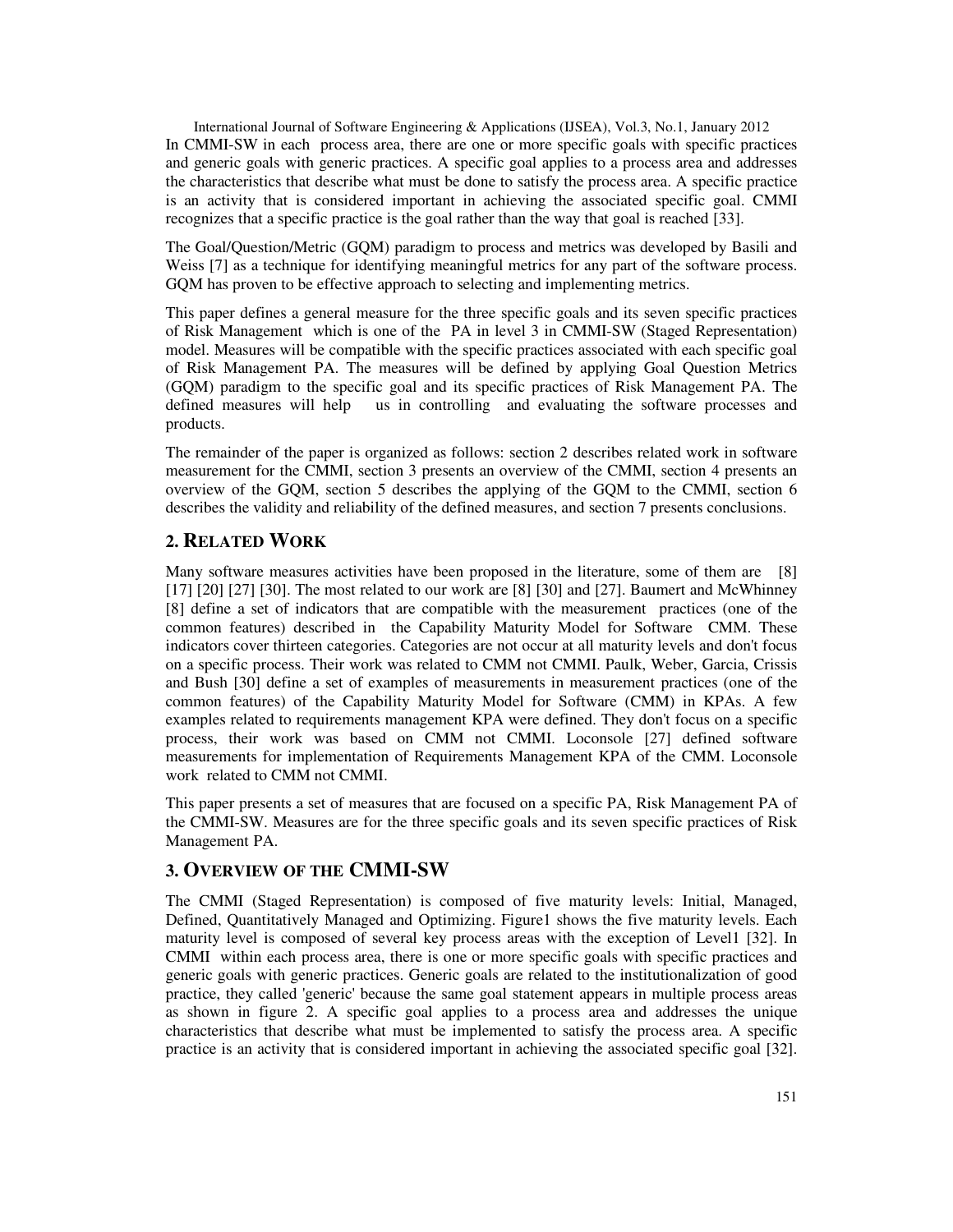International Journal of Software Engineering & Applications (IJSEA), Vol.3, No.1, January 2012 The purpose of Risk Management (RSKM) is to identify potential problems before they occur so that risk

handling activities can be planned and invoked as needed across the life of the product or project to mitigate adverse impacts on achieving objectives [32]. The specific goals associated with Risk Management process area and the specific practices associated with each specific goal:

### 1. Prepare for Risk Management

- 1.1 Determine Risk Sources and Categories
- 1.2 Define Risk Parameters
- 1.3 Establish a Risk Management Strategy
- 2. Identify and Analyze Risks
- 2.1 Identify Risks
- 2.2 Evaluate, Categorize, and Prioritize Risks
- 3. Mitigate Risks
- 3.1 Develop Risk Mitigation Plans
- 3.2 Implement Risk Mitigation Plans



Figure 1. five levels with PA's in CMMI.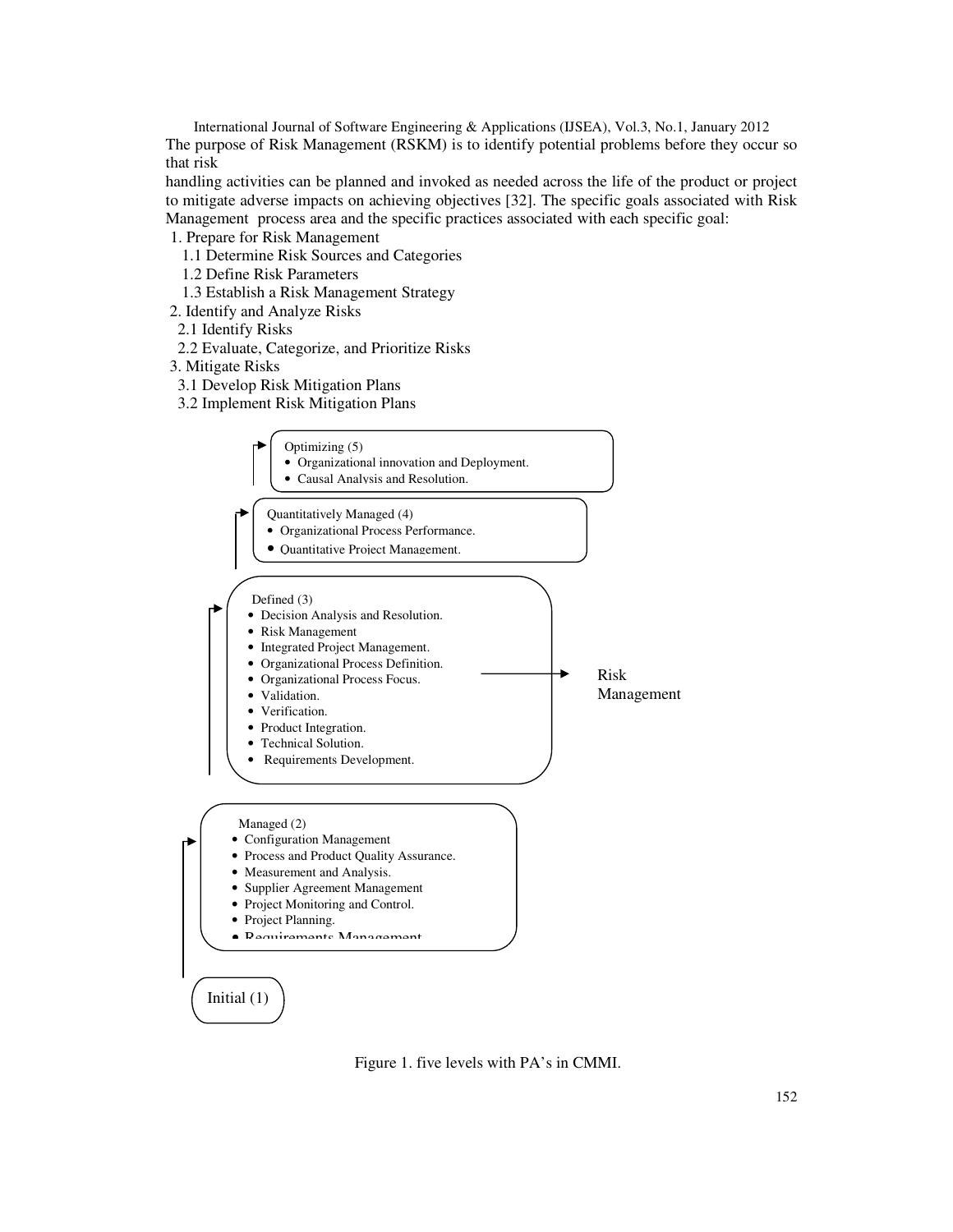# **4. OVERVIEW OF THE GQM**

The Goal/Question/Metric (GQM) paradigm is used for helping an organization to focus the measurement program on their goals. GQM states that an organization should have specific goals in before data are collected [5]. The more mature your process, the more that is measurable. GQM does not specify concrete goals. It is a structure for defining goals and refining them into a set of quantifiable questions, these questions imply a set of metrics and data to be collected in order to achieve these goals.

The GQM paradigm consists of three steps:

1. Specify a set of goals based on the needs of the organization's projects. Determine what should be improved or learned. The process of goal definition is supported by templates, by using these templates we can define the goals in terms of purpose, perspective, and environment. Measurement goals should be understandable and should be clearly structured. For this reason, templates are available to support the definition of measurement goals by specifying purpose (what object and why), viewpoint (what aspect and who), and context characteristics [6].

2. Generate a set of quantifiable questions. Goals are translated into operational statements with a measurement focus. Basili and Rombach [5] provide sets of guidelines to classify questions related to products or processes.

3. Define a set of metrics that provide the quantitative information to answer the quantifiable questions. The metrics suitable to provide information to answer the questions are identified and related to each question. Several metrics may be generated from a single goal. Several measurements may be needed to answer a question. A single measurement may apply to more than one question.



Figure 2. specific and generic goals

# **5. APPLYING GQM TO THE CMMI-SW**

The CMMI-SW defines three specific goals for Risk Management PA. There are seven specific practices related to the specific goals. We will deal with the specific practices as goals. We will apply the GQM on the seven specific practices.

The seven specific practices associated with Risk Management process area are: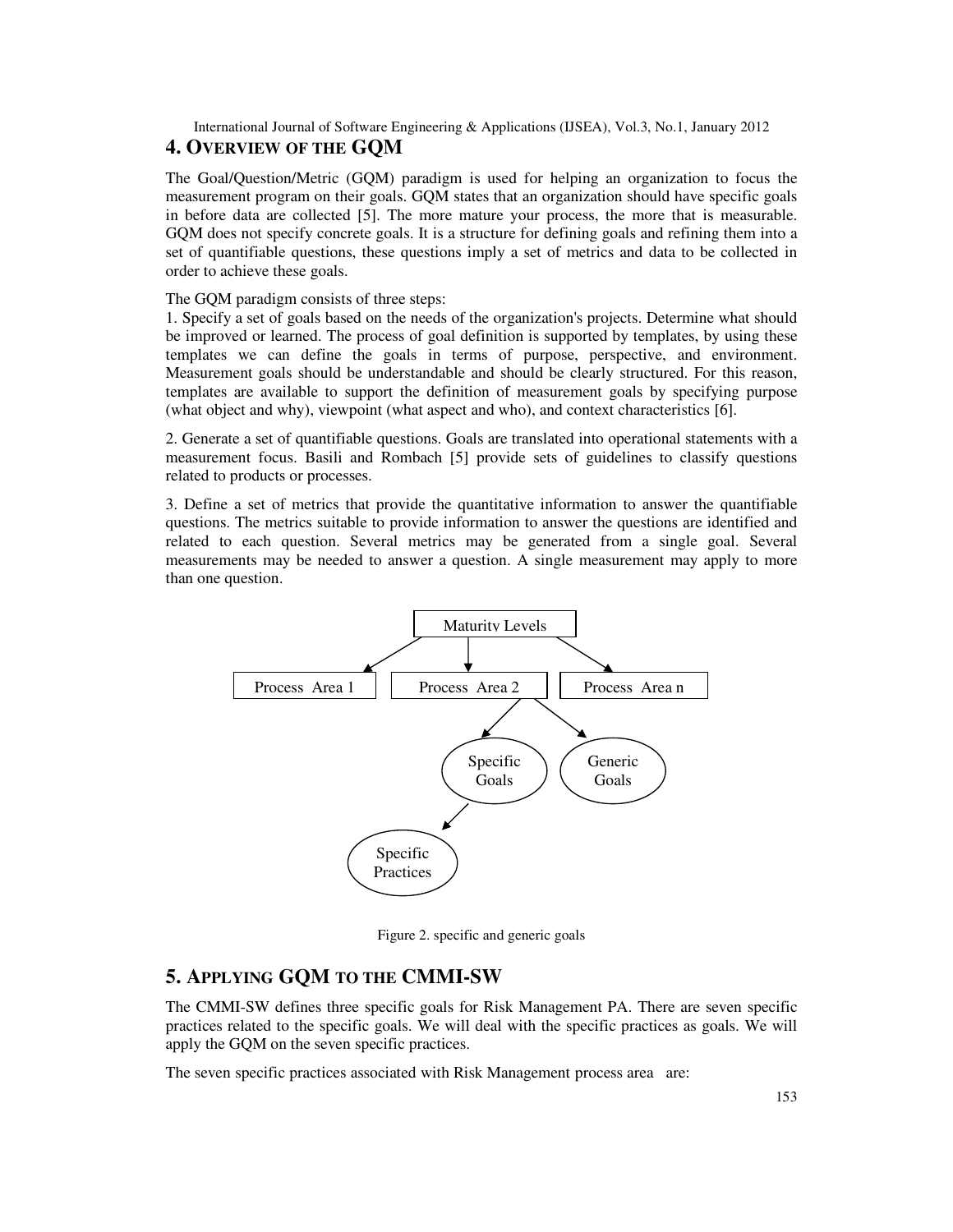- 1. Determine risk sources and categories
- 2. Define risk parameters: define parameters used to analyze and categorize risks to control the risk management effort.
- 3. Establish a risk management strategy: establish and maintain the strategy to be used for risk management.
- 4. Identify risks: identify and document risks.
- 5. Evaluate, categorize, and prioritize risks: evaluate and categorize each identified risk using defined risk categories and parameters, and determine its relative priority.
- 6. Develop risk mitigation plans: develop a risk mitigation plan in accordance with the risk management strategy.
- 7. Implement risk mitigation plans: monitor the status of each risk periodically and implement the risk mitigation plan as appropriate.

These seven specific practices can be used for the first step of the GQM. The second step of the GQM is to generate a set of quantifiable questions. The third step of the GQM is to define a set of metrics that provide the quantitative information to answer the questions. The sub practices and the typical work products in each specific practice are take in consideration when we identify the set of measures. A set of questions and measures is presented in the following tables, table 1 through table 7, each table related to one specific practice. There are overlaps among the questions and the measures. The same measure can be used to answer different questions.

### **5.1. Measures for specific practice 1.**

Determine Risk Sources and Categories.

A set of questions and measures is presented in the following table related to specific practice 1.

|                | Questions                                                                                                                                                            | <b>Measures</b>                                                                                                                                                   |  |  |
|----------------|----------------------------------------------------------------------------------------------------------------------------------------------------------------------|-------------------------------------------------------------------------------------------------------------------------------------------------------------------|--|--|
| Q1             | Do you identify risk resources that<br>affect the ability of the project to meet<br>its objectives?                                                                  | • Identifying risk resources that affect the<br>ability of the project to meet its objectives.<br>$\bullet$ # Risk resources.<br>$(\#$ means number of)           |  |  |
| Q2             | Do you identify internal risk resources?                                                                                                                             | • Identifying internal risk resources.<br>• # Internal risk resources.                                                                                            |  |  |
| Q <sub>3</sub> | Do you identify external risk<br>resources?                                                                                                                          | • Identifying external risk resources.<br># External risk resources.                                                                                              |  |  |
| Q4             | Do you identify additional resources as<br>the project progresses?                                                                                                   | Identifying additional resources as the<br>project progresses.<br># Additional resources.<br>٠                                                                    |  |  |
| Q <sub>5</sub> | Do you establish categories for risks?<br>(Risk categories are used for collecting<br>and organizing risks such as budget<br>risks, schedule risks, contract risks). | • Establishing categories for risks.<br>$\bullet$ # risks in each risk category.                                                                                  |  |  |
| Q <sub>6</sub> | Do you identify appropriate<br>management attention to risks that have<br>serious consequences on meeting<br>project objectives?                                     | • Identifying risks that have serious<br>consequences on meeting project objective.<br>• # risks that have serious consequences on<br>meeting project objectives. |  |  |

Table 1. Set of questions and measures for specific practice 1.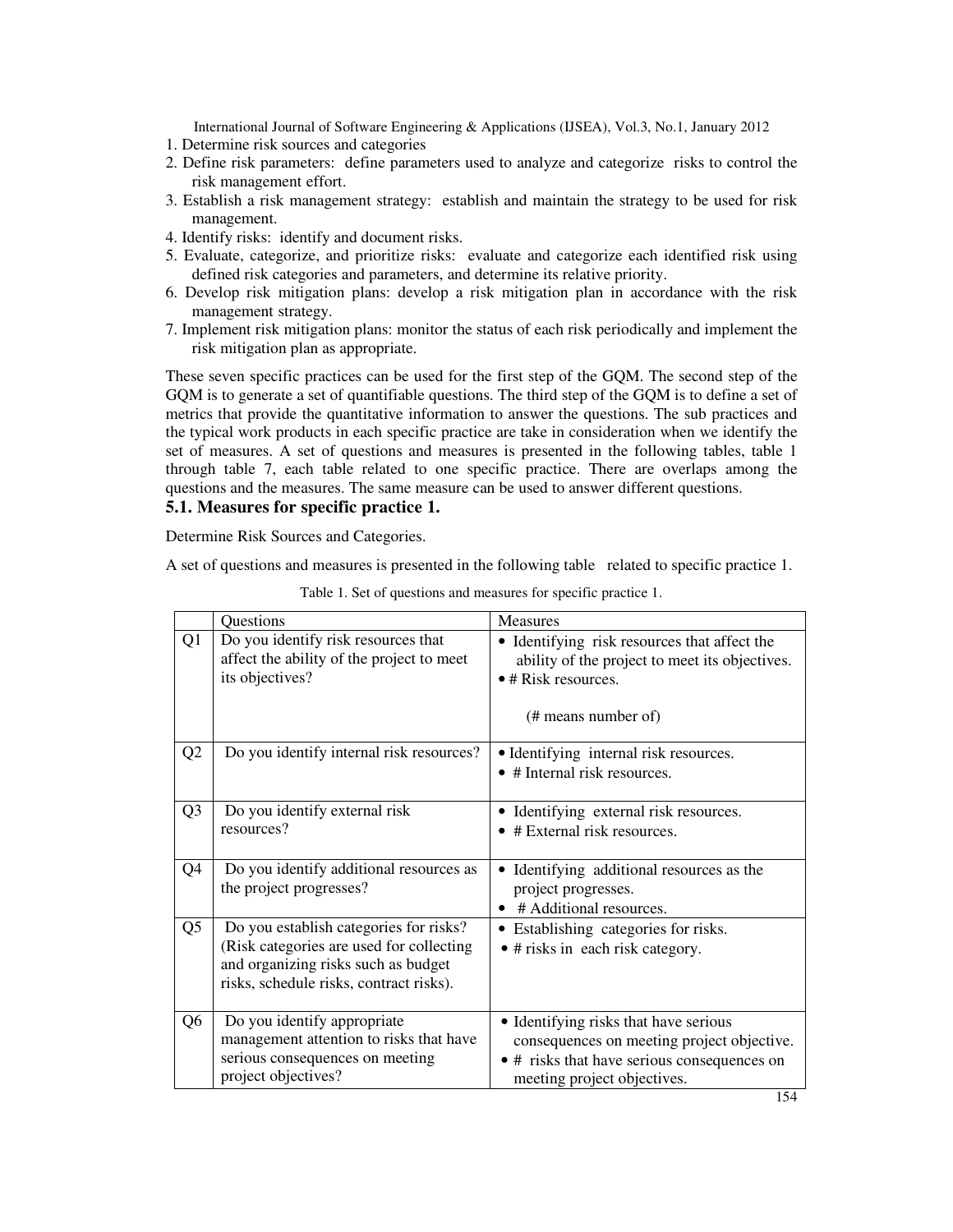## International Journal of Software Engineering & Applications (IJSEA), Vol.3, No.1, January 2012 **5.2. Measures for specific practice 2.**

Define Risk Parameters: Define parameters used to analyze and categorize risks and to control the risk management effort.

A set of questions and measures is presented in the following table related to specific practice 2.

|                | Questions                                                                                                                                                                                      | <b>Measures</b>                                                                                                                                         |  |
|----------------|------------------------------------------------------------------------------------------------------------------------------------------------------------------------------------------------|---------------------------------------------------------------------------------------------------------------------------------------------------------|--|
| Q1             | Do you define parameters for evaluation,<br>categorizing and prioritizing risks?<br>Parameters include risk likelihood, risk<br>consequences, and threshold to trigger<br>management activity. | • Defining parameters for evaluation,<br>categorizing and prioritizing risks.<br>• # parameters for evaluating, categorizing<br>and prioritizing risks. |  |
| Q <sub>2</sub> | Do you define the probability of risk<br>occurrence for each risk?                                                                                                                             | Defining the probability of risk occurrence<br>٠<br>for each risk.                                                                                      |  |
| Q <sub>3</sub> | Do you define the impact and severity<br>of risk occurrence for each risk?                                                                                                                     | Defining the impact and severity level of<br>risk occurrence for each risk.                                                                             |  |
| Q4             | Do you define the threshold to trigger<br>management activity for each risk<br>category?<br>(e.g., performance threshold, schedule<br>threshold, cost threshold).                              | Defining the threshold to trigger<br>management activity for each risk<br>category.                                                                     |  |
| Q5             | Do you define the severity level of each<br>risk?.                                                                                                                                             | Defining the severity level of each risk.                                                                                                               |  |

Table 2. Set of questions and measures for specific practice 2.

# **5.3. Measures for specific practice 3.**

 Establish a Risk Management Strategy: Establish and maintain the strategy to be used for risk management.

A set of questions and measures is presented in the following table related to specific practice 3.

Table 3. Set of questions and measures for specific practice 3

| <b>Ouestions</b>                                                                                                                                             | <b>Measures</b>                                            |
|--------------------------------------------------------------------------------------------------------------------------------------------------------------|------------------------------------------------------------|
| Do you establish and maintain strategy<br>for risk management?<br>(strategy items include: methods and<br>tools, sources of risks, mitigation<br>techniques) | Establishing and maintain strategy for<br>risk management. |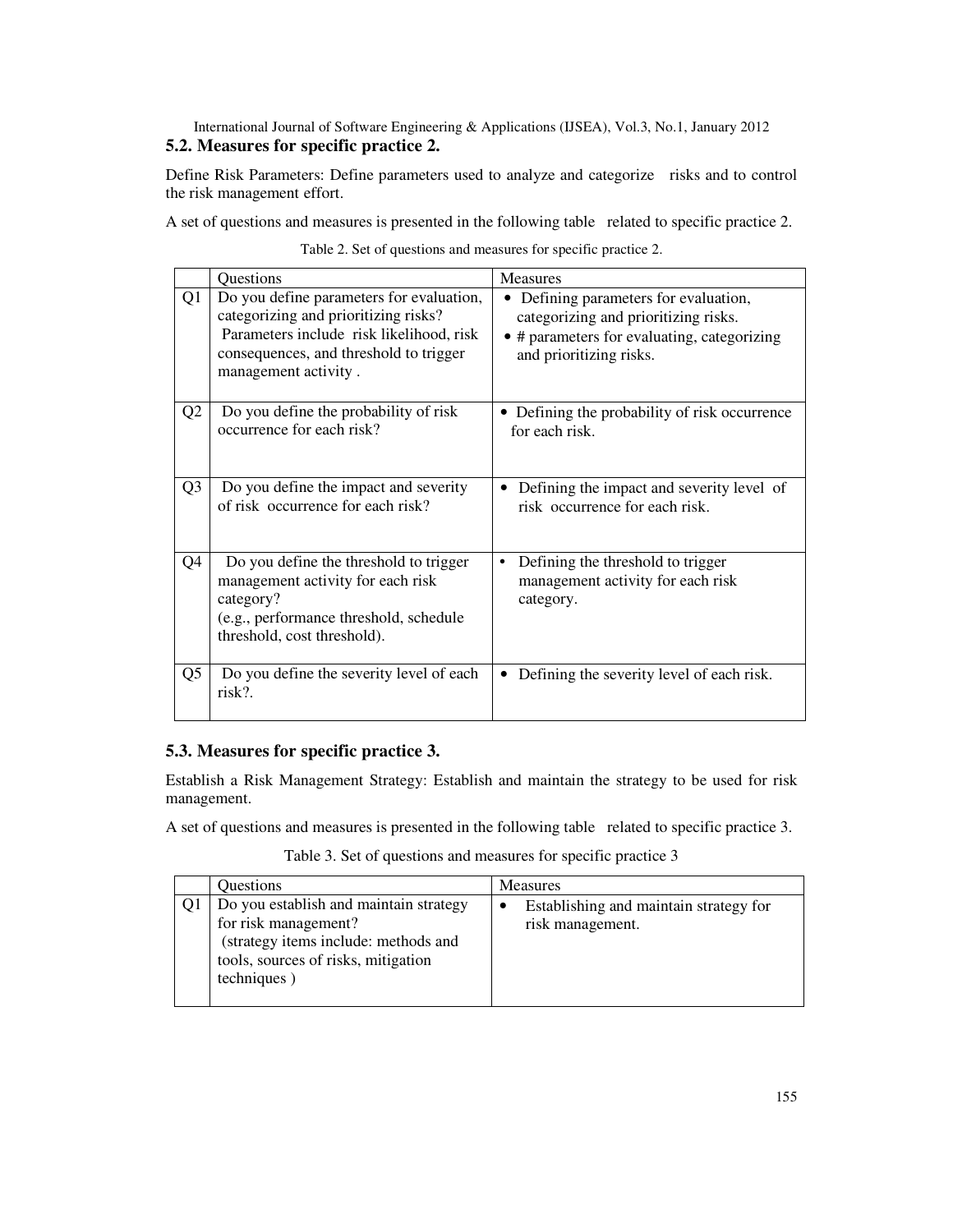| Q2             | Do you identify methods and tools to be<br>used for risk identification, risk analysis,<br>risk mitigation and risk monitoring? | Identifying methods and tools to be used.<br># methods and tools to be used.<br>$\bullet$                |
|----------------|---------------------------------------------------------------------------------------------------------------------------------|----------------------------------------------------------------------------------------------------------|
| Q <sub>3</sub> | Do you identify risk mitigation<br>techniques to be used, such as<br>prototyping, simulation, piloting?                         | Identifying risk mitigation techniques to<br>be used.<br># mitigation techniques to be used.             |
| Q4             | Do you review the strategy with relevant<br>stakeholders?                                                                       | Reviewing the strategy with relevant<br>stakeholder.<br># relevant stakeholders who share the<br>review. |
| Q <sub>5</sub> | Do you develop the risk management<br>strategy early in the project?                                                            | Developing the risk management strategy<br>early in the project.                                         |

# **5.4. Measures for specific practice 4.**

Identify Risks: Identify and document risks.

A set of questions and measures is presented in the following table related to specific practice 4.

Table 4. Set of questions and measures for specific practice 4.

| Ql             | Do you document risks in a concise<br>statement that include context,<br>conditions, and consequences?                                                      | Documenting risks in a concise<br>statement.<br># risks which are documented in a<br>concise statement.                                           |
|----------------|-------------------------------------------------------------------------------------------------------------------------------------------------------------|---------------------------------------------------------------------------------------------------------------------------------------------------|
| Q <sub>2</sub> | Do you review risks periodically to<br>reexamine possible sources of risks?                                                                                 | • Reviewing risks periodically to<br>reexamine possible sources of risks.<br>$\bullet$ # new sources of risks.                                    |
| Q <sub>3</sub> | Do you review risk management<br>efforts from similar product?                                                                                              | • Reviewing risk management efforts<br>from similar product.                                                                                      |
| Q4             | Do you examine each element of the<br>project structure?                                                                                                    | • Examining each element of the project<br>structure.<br>• # elements examined in the project.                                                    |
| Q <sub>5</sub> | Do you identify risks that can be<br>associated with the organization's<br>operations such as strikes, and<br>diminishing sources of supply<br>competition? | • Identify risks that can be associated with<br>the organization's operations.<br>• # risks that associated with the<br>organization's operations |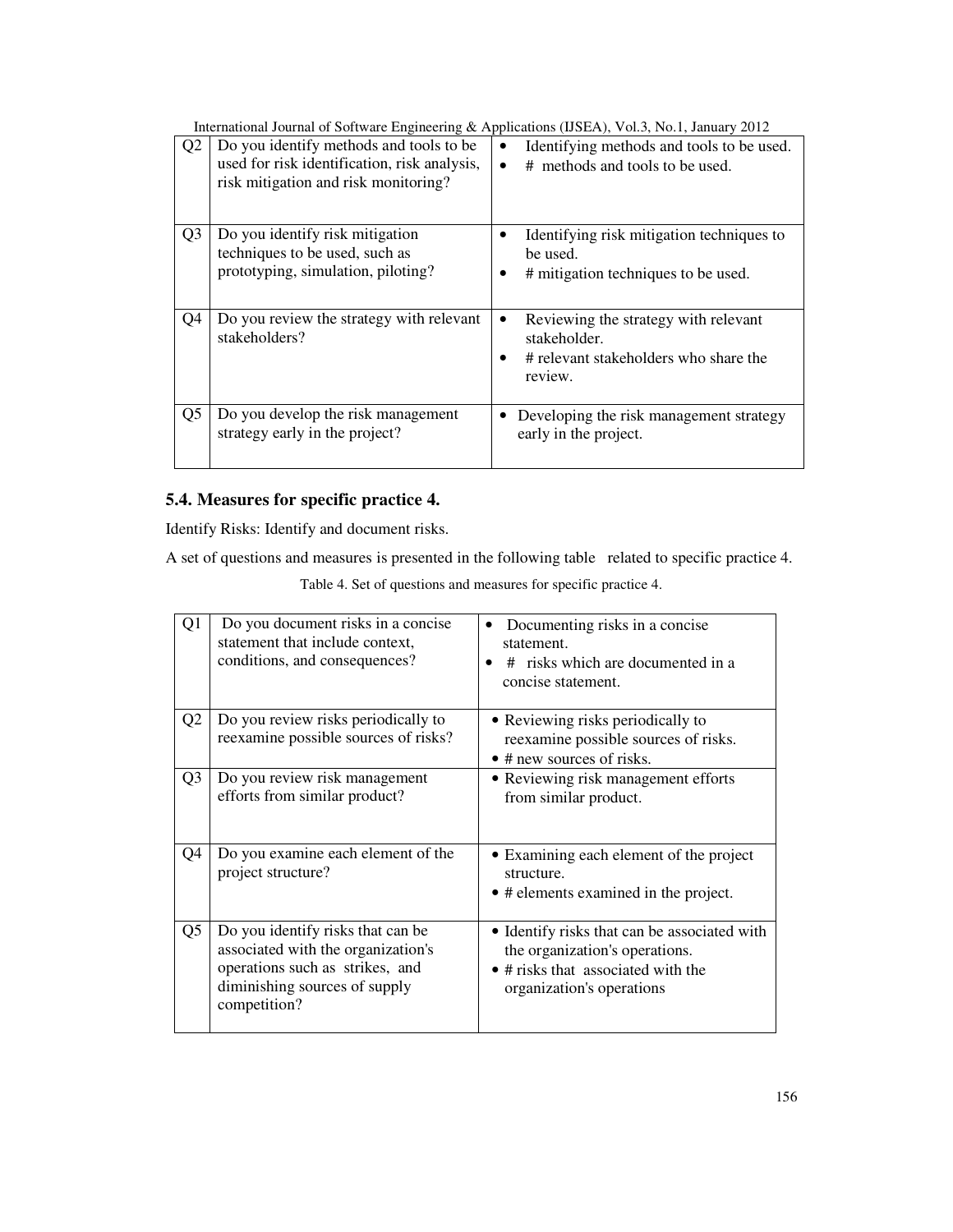| Do you review potential<br>environmental risks, which include<br>weather or natural disaster, and<br>political changes? | • Reviewing potential environmental<br>risks.<br>$\bullet$ # potential environmental risks.                      |
|-------------------------------------------------------------------------------------------------------------------------|------------------------------------------------------------------------------------------------------------------|
| Do you identify relevant stakeholders<br>associated with each risk?                                                     | • Identifying relevant stakeholders<br>associated with each risk.<br>• # stakeholders associated with each risk. |

# **5.5. Measures for specific practice 5.**

 Evaluate, Categorize, and Prioritize Risks: Evaluate and categorize each identified risk using defined risk categories and parameters, and determine its relative priority.

A set of questions and measures is presented in the following table related to specific practice 5.

|                | Questions                                                                                                                                                                                                                   | <b>Measures</b>                                                                                                                            |  |  |
|----------------|-----------------------------------------------------------------------------------------------------------------------------------------------------------------------------------------------------------------------------|--------------------------------------------------------------------------------------------------------------------------------------------|--|--|
| Q1             | Do you assign a value to each risk<br>according to defined risk parameters<br>include likelihood ,consequence and<br>threshold?                                                                                             | • Assigning a value to each risk according to<br>defined risk parameters.                                                                  |  |  |
| Q <sub>2</sub> | Do you combine the risk parameter<br>values to produce additional value<br>which can be used to prioritize risks?                                                                                                           | • Combining the risk parameter values to<br>produce additional value.<br>• # levels to prioritize risks.                                   |  |  |
| Q <sub>3</sub> | Do you identify a scale to evaluate<br>likelihood of risks?<br>(e.g., remote, unlikely, likely, or<br>nearly)<br>(probability values are frequently used<br>to quantify likelihood)                                         | • Identifying a scale to evaluate likelihood<br>of risks.<br>• # scale values which evaluate likelihood of<br>risks.                       |  |  |
| Q4             | Do you identify a scale to evaluate<br>consequences of risks?<br>(e.g., low, medium, high, marginal, or<br>critical)<br>(consequences are generally related to<br>cost, schedule, environmental impact,<br>or human impact) | • Identifying a scale to evaluate<br>consequences of risks.<br>• # scale values which evaluate<br>consequences of risks.                   |  |  |
| Q <sub>5</sub> | Do you prioritize risks based on the<br>assigned risk parameters?<br>(prioritization determines the most<br>effective areas in the project to which<br>mitigation can be applied)                                           | • Prioritizing risks based on the assigned<br>risk parameters.<br>. # levels to prioritize risks based on the<br>assigned risk parameters. |  |  |

Table 5. Set of questions and measures for specific practice 5.

### **5.6. Measures for specific practice 6.**

Develop Risk Mitigation Plans: Develop a risk mitigation plan in accordance with the risk management strategy.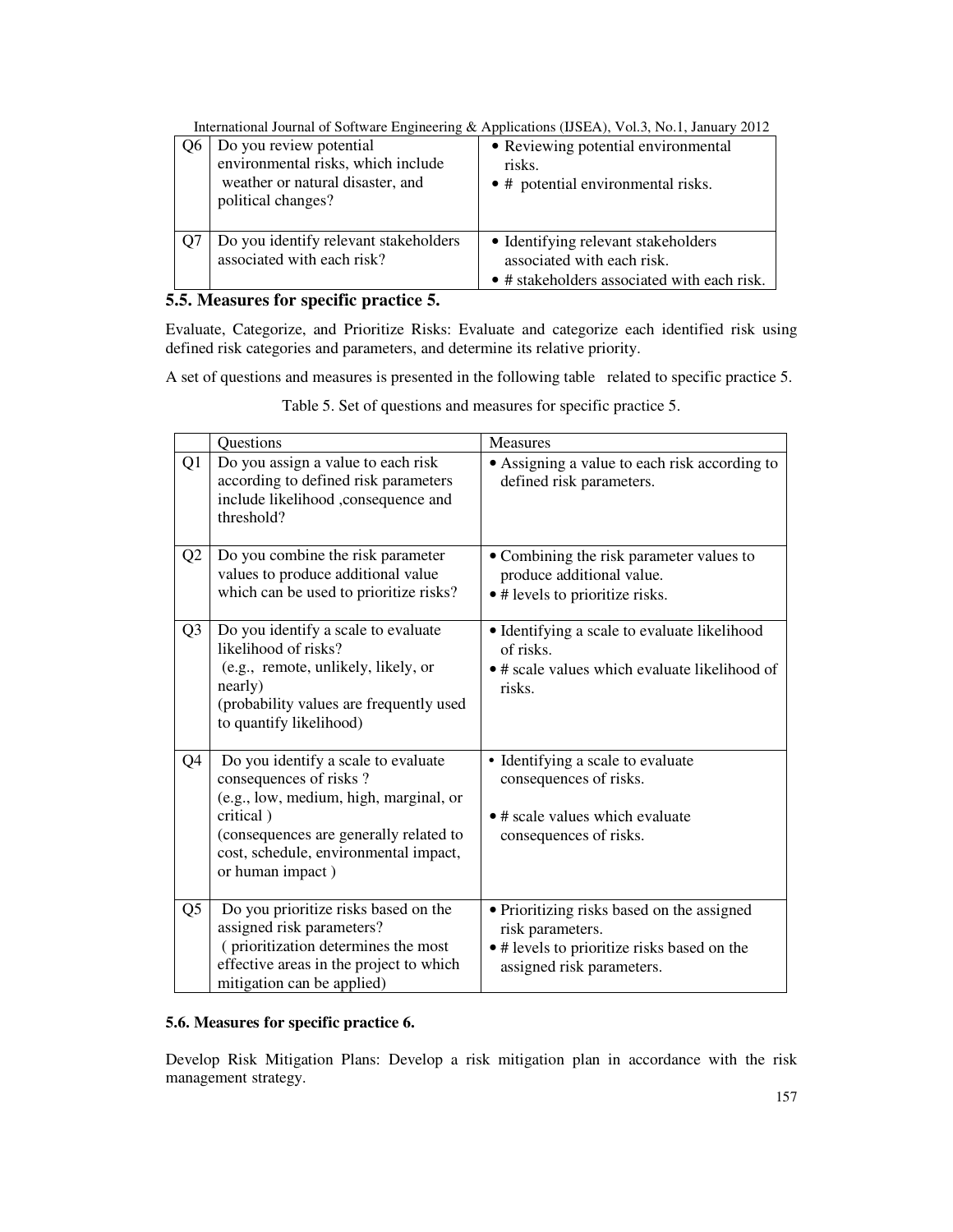International Journal of Software Engineering & Applications (IJSEA), Vol.3, No.1, January 2012 A set of questions and measures is presented in the following table related to specific practice 6.

|                | Questions                                                                                                                                                                                                                                                                                           | Measures                                                                                                                                         |
|----------------|-----------------------------------------------------------------------------------------------------------------------------------------------------------------------------------------------------------------------------------------------------------------------------------------------------|--------------------------------------------------------------------------------------------------------------------------------------------------|
| Q1             | Do you develop a risk mitigation<br>plan?<br>(risk mitigation plan includes<br>recommended actions and alternative<br>actions for each critical risk)<br>(risk mitigation plan also includes<br>techniques and methods used to avoid,<br>reduce, and control the probability of<br>risk occurrence) | • Developing a risk mitigation plan.                                                                                                             |
| Q <sub>2</sub> | Do you develop a contingency plan,<br>for risks which have high or<br>unacceptable consequences?                                                                                                                                                                                                    | • Developing a contingency plan, for risks<br>which have high<br>or unacceptable consequences.<br>• # accepted risks.<br>• # Unacceptable risks. |
| Q <sub>3</sub> | Do you determine the acceptable<br>risks?<br>(acceptable risk is the risk which have<br>law level of impact and have law<br>mitigation)                                                                                                                                                             | • Determining the acceptable risks.<br>$\bullet$ # acceptable risks.                                                                             |
| Q4             | Do you specify a person or a group to<br>track and address each risk?                                                                                                                                                                                                                               | • Specifying a person or a group to track<br>and address each risk.<br>• # persons to track and address each risk.                               |
| Q <sub>5</sub> | Do you determine the level and<br>threshold that define where a risk<br>becomes unacceptable, so trigger the<br>execution of mitigation or<br>contingency plan?                                                                                                                                     | • Determining the level and threshold that<br>define where a risk becomes<br>unacceptable.                                                       |

Table 6. Set of questions and measures for specific practice 6.

## **5.7. Measures for specific practice 7.**

Implement Risk Mitigation Plans: Monitor the status of each risk periodically and implement the risk mitigation plan as appropriate.

A set of questions and measures is presented in the following table related to specific practice 7.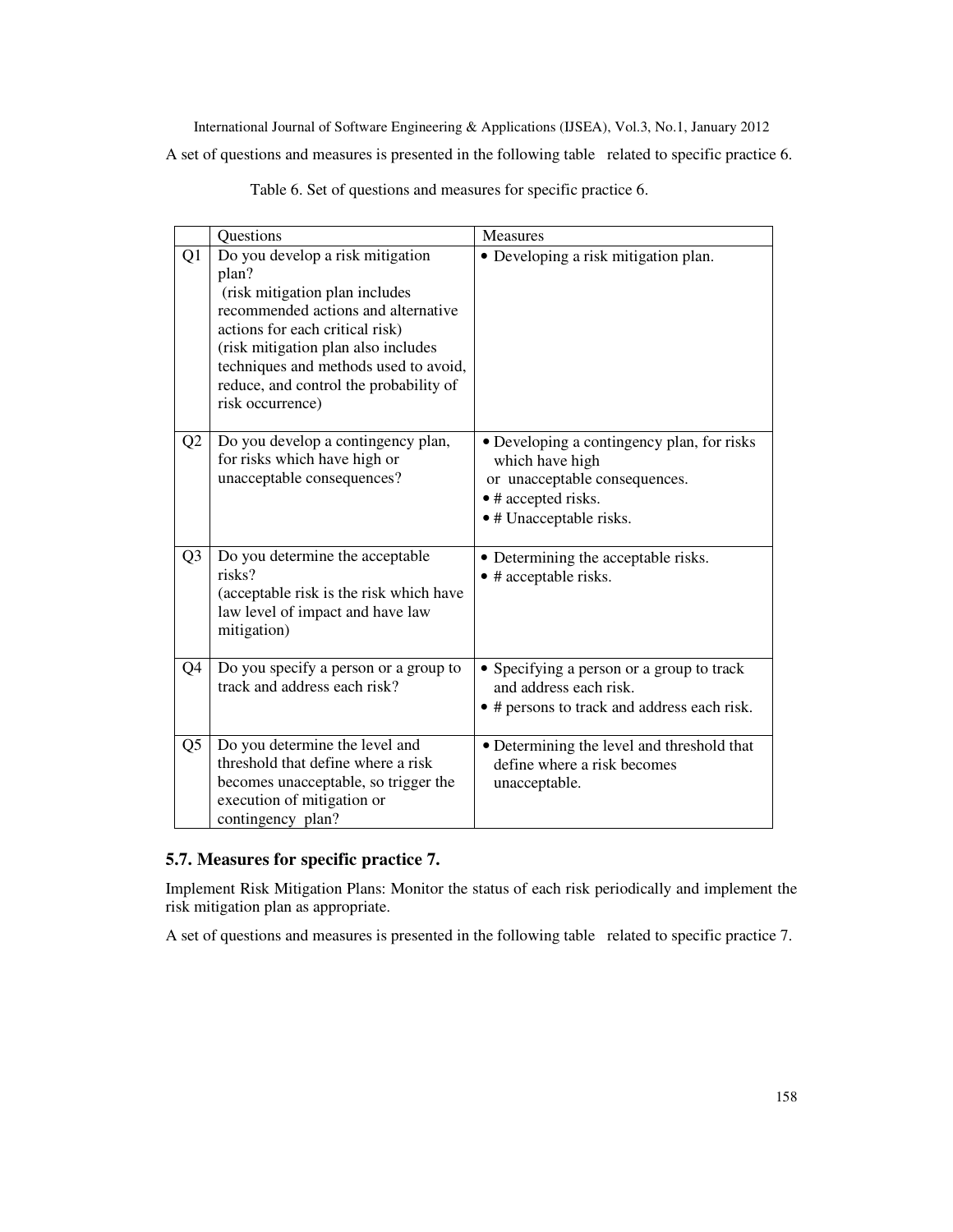|    | Questions                                                                                                                                                                                                                                                                                                         | <b>Measures</b>                                                                                                                               |
|----|-------------------------------------------------------------------------------------------------------------------------------------------------------------------------------------------------------------------------------------------------------------------------------------------------------------------|-----------------------------------------------------------------------------------------------------------------------------------------------|
| Q1 | Do you monitor regularly the status of<br>each risk?<br>(regularly: defined intervals at which<br>risk status should be revisited.)<br>(monitor: compare the threshold<br>associated with each risk to the risk<br>status to determine the need of<br>implementing a risk mitigation plan or<br>contingency plan) | • Monitoring regularly the status of each<br>risk.<br>• # risks that are being monitored.                                                     |
| Q2 | Do you monitor regularly the results of<br>risk handing actions?                                                                                                                                                                                                                                                  | • Monitoring regularly the results of risk<br>handing actions.<br>• # risks that monitored regularly.                                         |
| Q3 | Do you update the status of each risk<br>according to the regularly monitoring<br>of risk status?                                                                                                                                                                                                                 | • Updating the status of each risk according<br>to the regularly monitoring of risk status.<br>• # risks that their status have been updated. |
| Q4 | Do you update the risk handling<br>options according to the regularly<br>monitoring of risk handling actions?                                                                                                                                                                                                     | • Update the risk handling options<br>according to the regularly monitoring of<br>risk handling actions.                                      |
| Q5 | Do you update risk likelihood,<br>consequences, and threshold according<br>to the regularly assessment?                                                                                                                                                                                                           | • Updating risk likelihood, consequences,<br>and threshold.<br>• # updated risks.                                                             |

International Journal of Software Engineering & Applications (IJSEA), Vol.3, No.1, January 2012 Table 7. Set of questions and measures for specific practice 7.

# **6. VALIDITY AND RELIABILITY OF THE DEFINED MEASURES**

We have made a questionnaire to prove the reliability and validity of the defined sets of measures and confirm that these measures are actually measure the seven specific practices. The collected data will be analyzed by using cronbach alpha reliability in SPSS. The questionnaire was reviewed by academics in software engineering and practitioners in software development in Zarqa University. The questionnaire was filled by system analysts, software engineers, and students in software engineering department. The questionnaire consists of seven parts, each part is related to one specific practice of the Risk Management process, each part consists of a group of measures related to the specific practice, beside each measure there is five options: strongly agree, agree, neither agree nor disagree, disagree, strongly disagree. The questioner will read the statement and write his opinion of the statement relation with the specific practice by choosing one of the five options, a sample shown in Appendix A.

Cronbach alpha is designed to measure internal consistency, that is, do all items measure the same thing? ( measure a single unidirectional structure). Cronbach alpha values varies between 0 and 1, the closer the alpha is to 1, the greater the internal consistency of items being assessed [16]. If alpha is less than 0.5 then internal consistency is unacceptable [16]. After applying the collected data on Cronbach Alpha in SPSS we got alpha results between over 0.5 and less than 1.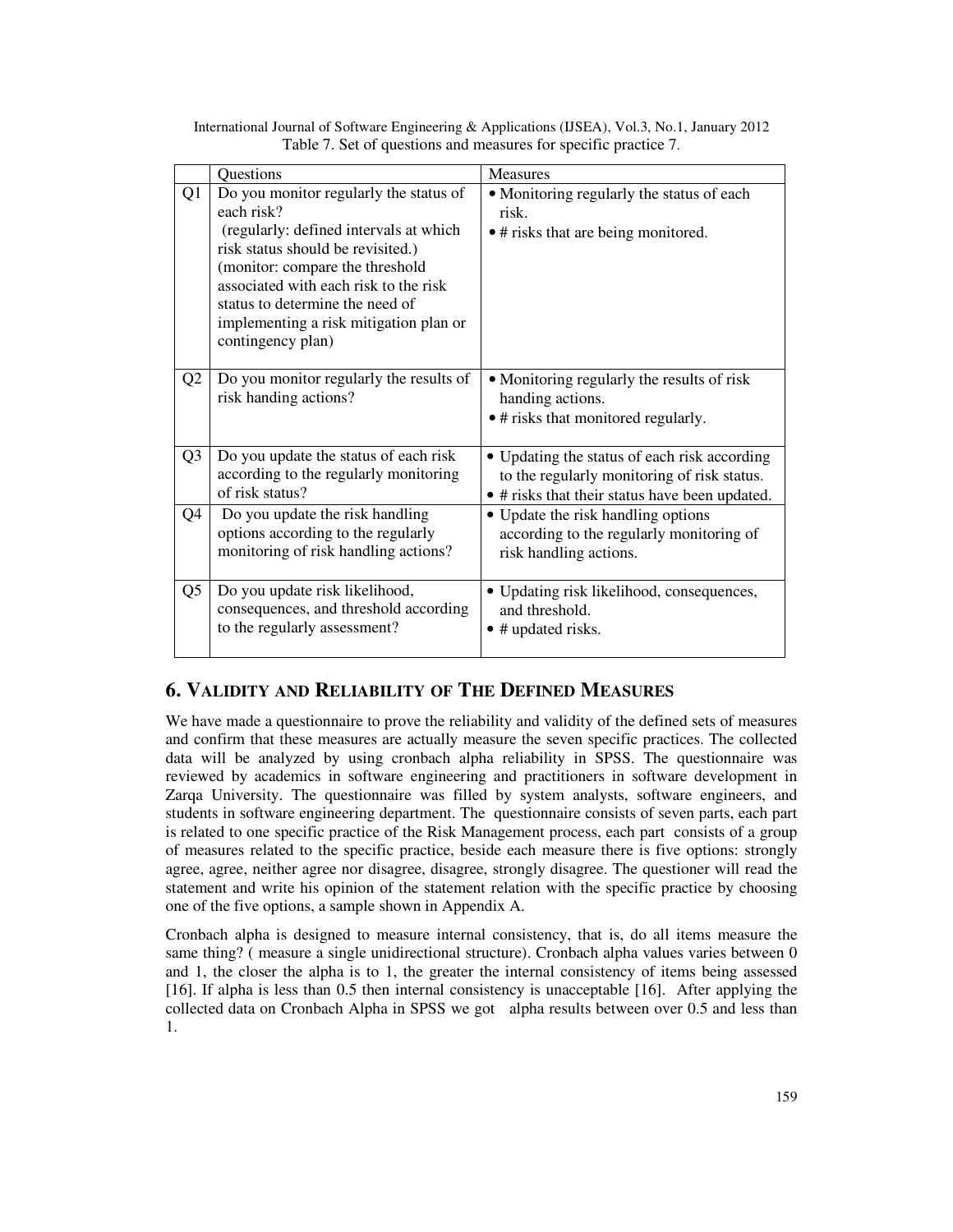#### **7. CONCLUSIONS**

This paper identified a set of general measures for Risk Management Process Area (PA) in Capability Maturity Model Integration (CMMI-SW) Staged Representation. The way we used to define the measures is to apply the Goal Question Metrics (GQM) paradigm to the three specific goals and its seven specific practices of Risk Management PA. This work focuses on measurement of a specific process area rather than many process areas.

The set of measures identified in this paper provide the organization with better insight into the Risk Management activity, improving the software process towards the goal of having a managed process. The set of measures we defined can be used to control and evaluate software processes and products. Use of the measures varies with the maturity of the organization's process.

### **REFERENCES**

- [1] Ahern, D. M., Clouse, A. and Turner, R., *CMMI Distilled: A Practical introduction to Integrated Process Improvement*. Second edition, Addison – Wesley, 2003.
- [2] Alea, M., "Information Technology Outsourcing (ITO) Go-vernance: An Examination of the Outsourcing Management Maturity Model," in Proceedings of the Proceedings of the 37th Annual Hawaii International Conference on System Sciences (HICSS'04) - Track 8 - Volume 8: IEEE Computer Society, 2004.
- [3] Baker, W., Rees, L., and Tiippett, P., Necessary Measures metrice-Driven Information security Risk Assessment and decision making, in communication of the ACM, October 2007, vol.50, No 10
- [4] Baldwin, A., Beres, Y. & Shiu, S., "Using assurance models to aid the risk and governance life cycle" Springer Nether lands, vol. 25, pp. 128-140, Enero 2007.
- [5] Basili, V. R. and Rombach, H. D., "The TAME Project: Towards Improvement-Oriented Software Environments", in *IEEE Transactions on Software Engineering*, vol. 14, no. 6, pp.758-773, 1988.
- [6] Basili, V. R., Caldiera, C., Rombach, H. D., *Goal Question Metric Paradigm, Encyclopedia of Software Engineering* (Marciniak, J.J., editor), volume 1, John Wiley & Sons, pp. 528-532, 1994.
- [7] Basili, V. R., and Weiss, D. M., "A Methodology for collecting Valid Software Engineering Data", in *IEEE Transactions on Software Engineering*, volume. SE-10, pp.728-738, 1984.
- [8] Baumert, J. H. and McWhinney, M. S., *Software Measures and the Capability Maturity Model*, Software Engineering Institute Technical Report, CMU/SEI-92-TR-25, ESC-TR-92-0, 1992.
- [9] Briand, L.C., Morasca, S., and Basili, V. R., "An Operational Process for Goal Driven Definition of Measures", in *IEEE Transactions on Software Engineering*, vol. 28, no. 12, 2002.
- [10]Chrissis, M. B., Konrad, M. and Shrum, S**.,** CMMI, USA**,** Addison Wesley**,** 2005.
- [11] Curtis, B., Hefley, W. E., Miller, S. *The People Capability Model : Guidelines for Improving the Workforce*. Boston : Addison Wesley, 2001.
- [12] Demarco, T., Risk Management for Software Projects, The Atlantic System Guild, Camdem, ME, 2004.
- [13] Ejiogu, L. O., " *Five Principles for the Formal Validation of Models of Software Metrics* ", ACM SIGPLAN Notices, Vol. 28,No. 8, August 1993.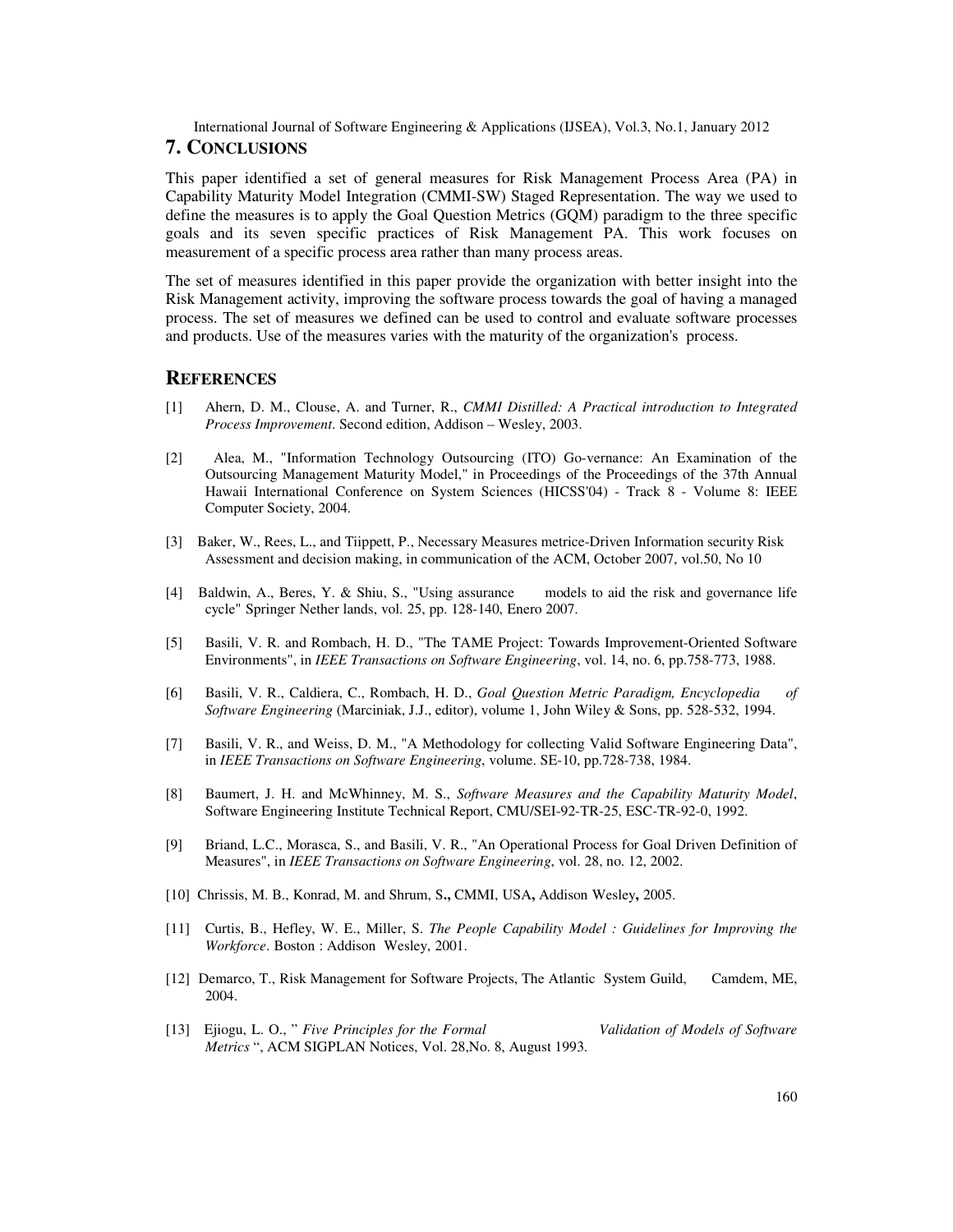- [14] Fenton, N.E., and Pfleeger, S.L., *Software Metrics A Rigorous & Practical Approach*, 2nd Edition, International Thomson Publishing, Boston, MA, 1996.
- [15] Fenton, N. E. & Whitty, R. and Yoshinori, I. *Software Quality Assurance and Measurement, A Worldwide Perspective*. London: International Thomson Computer Press, 1995.
- [16] George, D. and Mallery, P., SPSS for windows step by step A Simple Guide and Reference, Fourth Edition, 2003.
- [17] Hammer T. F., Huffman L. L., and Rosenberg L. H, "Doing requirements right the first time", in *CROSSTALK, The Journal of Defence Software Engineering*, December, pp. 20-25, 1998.
- [18] Han, W. and Huang, S., An Empirical Analysis of Risks Components and Performance on Software Projects, in the journal of Systems and Software, vol. 80, 2007, pp. 42-50.
- [19] Jacquet, J. P. and Abran, A., "Metric Validation Proposals, A structured Analysis", 8<sup>th</sup> International Workshop on Software Measurement, Germany, Sept. 17-18, 1998.
- [20] Janakiram. D and Rajasree. M. S, "ReQuEst: Requirements-driven Quality Estimator", in *ACM SIGSOFT Software engineering notes*, vol. 30, no.1, 2005.
- [21] Jiang, J. and Klein, G., Software Development risks to project effectiveness, in the Journal of Systems and Software, vol. 52, pp. 3-10, 2000.
- [22] Kajko, M.and Nyfjord, J., State of Software Risk Management Practice, in International Journal of Computer Science, vol. 35, no.4, 2008.
- [23] Kitchenham, B., Pfleeger, S.L., and Fenton, N., Towards a Framework for Software Measurement Validation, in IEEE Transactions on Software Engineering, 21(12), December 1995.
- [24] Kitchenham, B. and Jeffery, D., Misleading Metrics and Unsound Analyses, in IEEE Software, April 2007. nstability on Software Defects, in ACM Software engineering notes , 2004, vol. 29, no. 4.
- [25] Kumar, R. Managing risks in IT projects: an options perspective, in Information and Management, vol. 40, 2002, pp. 63-74.
- [26] Lee, Y, and Chen, J. *Experience in introducing CMM to a telecommunication research organization*, Journal of Software Engineering Studies, vol.1, No. 1, 8-16, September 2006.
- [27] Loconsole, A., "Measuring the Requirements Management Key Process Area", *Proceedings of ESCOM - European Software Control and Metrics Conference*, London, UK, April, 2001.
- [28] Mahinc, V. and Zabkar, N. *Measurement repository for Scrum-based software development process*. Conference on computer Engineering and Application (CEA,08) Acapulco, Mexico, January 25-27, 2008.
- [29] Park, R. E., Goethert, W. B. and Florac, W. A., *Goal-Driven Software Measurement-A Guidebook*, Software Engineering Institute Handbook, CMU/SEI-96- HB-002, August, 1996.
- [30] Paulk, M. C., Weber, C. V., Garcia, S., Chrissis, M. B., and Bush, M., *Key Practices of the Capability Maturity Model* Version 1.1, Software Engineering Institute Technical Report, CMU/SEI-93- TR-25 ESC-TR-93-178, Pittsburgh, PA, USA, February, 1993.
- [31] Pressman, R. S., *Software engineering: A practitioner's Approach*, Sixth edition, 2005.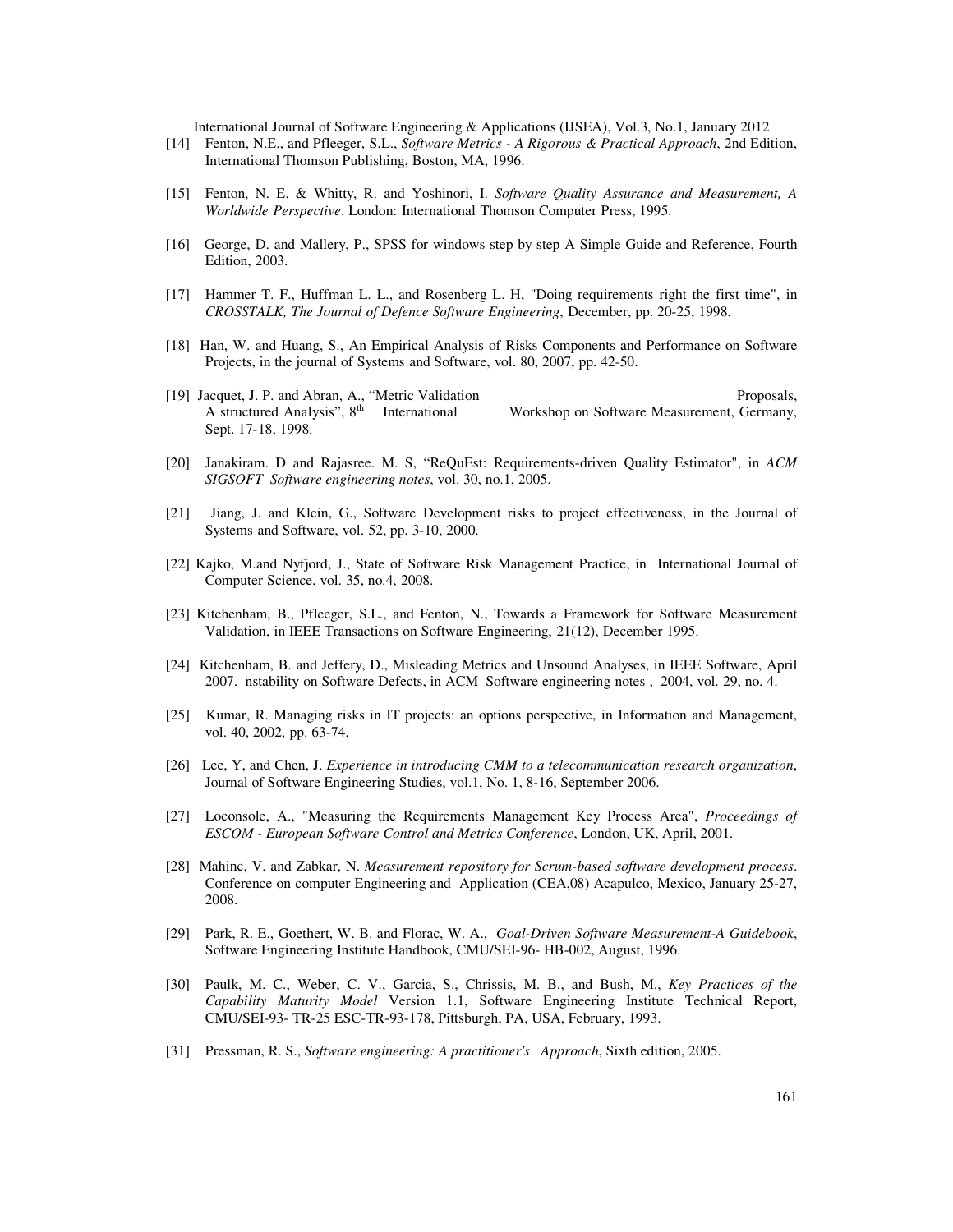- [32] SEI (software Engineering Institute), *CMMI (Capatility Maturity Model-Integrated) for development*, V,1.2, Carnegie Mellon University, August 2006.
- [33] Sommerville, I., Software engineering, Addison Wesley, eighth Edition, 2007.
- [34] Villalon, J., Agustin, G., Hurtado, G., and Gilabert, T., State of the Art for Risk Management in software Acqnisition, SIGSOFT Software Engineering notes, July 2009, Vol.34, No.4.
- [35] Wallace, L. and and Keil, M., Software Project Risks and Their Effect on Outcomes, in the journal of Communications of the ACM , vol. 47, No. 4, pp.68-73, 2004
- [36] Young, H., Fang, T., and Hu, C. A successful practice of applying software tools to CMM1 process improvement, Journal of Software Engineering Studies, vol. 1, No. 2, 78-95, December 2006.

# **Appendix A**

### **Questionnaire and Analysis**

This questionnaire is related to the Risk Management process. Risk Management demonstrates that products fulfill its intended use when placed in its intended environment.

The Risk Management process has seven goals:

1-Determine Risk Sources and Categories

2-Define Risk Parameters

3-Establish a Risk Management Strategy

4-Identify Risks

5-Evaluate, Categorize, and Prioritize Risks

6-Develop Risk Mitigation Plans

7-Implement Risk Mitigation Plans

We would like to measure the achievement of the defined goals, so, we define some statements related to each goal. We suppose that the information in these statements (measures) help us in achievement of the above seven goals. Please, fill the enclosed form by writing  $\sqrt{\ }$  in the suitable place. Responding to this question: do you think that the statements have an effect on the achievement of the defined goals?

1. Goal1: Determine Risk Sources and Categories

(do you think that these statements (measures) have an effect on the achievement of goal1: Determine Risk Sources and Categories?)

| statemen<br>t  | statements                                                                                            | Strongl<br>у<br>agree | Agree | Neither agree<br>nor disagree | disagree | Strongly<br>disagree |
|----------------|-------------------------------------------------------------------------------------------------------|-----------------------|-------|-------------------------------|----------|----------------------|
| serial         |                                                                                                       |                       |       |                               |          |                      |
| 1              | Identifying risk<br>resources that<br>affect the ability of<br>the project to meet<br>its objectives. |                       |       |                               |          |                      |
| $\overline{2}$ | Identifying<br>internal risk<br>resources.                                                            |                       |       |                               |          |                      |
| 3              | Identifying<br>external risk<br>resources.                                                            |                       |       |                               |          |                      |